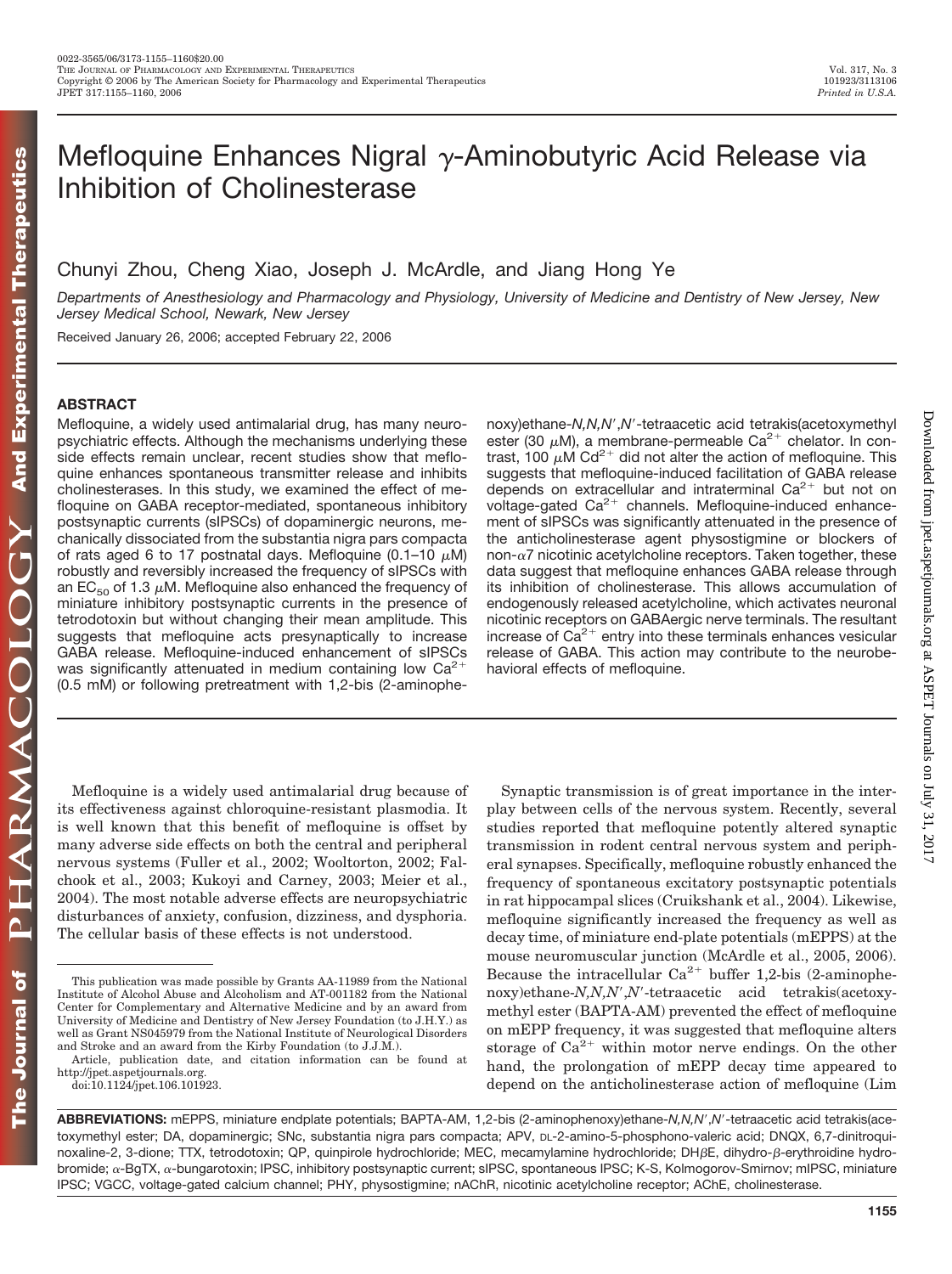and Go, 1985). The relevance of these findings to the neuropsychiatric effects of mefloquine remains unclear.

Central dopaminergic (DA) neurons regulating cognitive and motor processes are located in the ventral mesencephalon, including the substantia nigra and ventral tegmental area. The substantia nigra pars compacta (SNc) possesses a dense area of DA neurons, receiving GABAergic inhibition primarily from neurons in substantia nigra pars reticulate, pallidum, striatum, and nucleus accumbens (Giustizieri et al., 2005). The GABAergic inputs control the excitability of DA neurons (Tepper et al., 1998). The fact that SNc DA neurons can be isolated along with attached GABAergic terminal boutons (Akaike and Moorhouse, 2003; Ye et al., 2004) presents an opportunity to evaluate the effect of mefloquine on spontaneous GABA release in some detail. The object of this study was to test the hypothesis that mefloquine increases spontaneous GABA release via an interaction with intracellular  $Ca^{2+}$  storage and inhibition of cholinesterase.

# **Materials and Methods**

**Slice Preparation and Mechanical Dissociation.** The care and use of animals and the experimental protocol were approved by the Institutional Animal Care and Use Committee of the University of Medicine and Dentistry of New Jersey. The midbrain slices were prepared as described previously (Ye et al., 2004; Zhou et al., 2006). In brief, rats, aged 6 to 17 postnatal days, were decapitated, and the brain was quickly excised and coronally sliced  $(300 \mu m)$  with a VF-100 Slicer (Precisionary Instruments, Greenville, NC). This was done in ice-cold artificial cerebrospinal fluid saturated with 95%  $O<sub>2</sub>$ -5%  $CO<sub>2</sub>$  (carbogen) containing 126 mM NaCl, 1.6 mM KCl, 1.25  $mM NaH<sub>2</sub>PO<sub>4</sub>, 1.5 mM MgCl<sub>2</sub>, 2 mM CaCl<sub>2</sub>, 25 mM NaHCO<sub>3</sub>, and 10$ mM glucose. Midbrain slices were then kept in carbogen-saturated artificial cerebrospinal fluid at room temperature (22–24°C) for at least 1 h before use.

Neurons, with functional terminals, were obtained by mechanical dissociation as described previously (Akaike and Moorhouse, 2003; Ye et al., 2004; Zhou et al., 2006). In brief, slices were transferred to a 35-mm culture dish (Falcon, Rutherford, NJ) filled with a standard external solution containing 140 mM NaCl, 5 mM KCl, 2 mM  $CaCl<sub>2</sub>$ , 1 mM MgCl<sub>2</sub>, 10 mM HEPES, and 10 mM glucose (320 mOsm, pH set to 7.3 with Tris base). The region of SNc was identified with an inverted microscope (Nikon, Tokyo, Japan). A heavily fire-polished glass pipette with a  $50$ - $\mu$ m tip in diameter was fixed on a homemade device. The pipette then was positioned by a manipulator to touch slightly the surface of the SNc region. The neurons in the surface of the tissue were dissociated by horizontal vibration at a frequency of 15 to 20 Hz, with a range from 0.1 to 0.3 mm, for 2 to 5 min. The slice was then removed. Within 20 min, the isolated neurons adhered to the bottom of the dish for electrophysiological recording. These mechanically dissociated neurons differed from those neurons dissociated with enzyme. Whereas the latter lost most, if not all, of the nerve terminals during the dissociation process, the former often preserved some functional nerve terminals (Akaike and Moorhouse, 2003; Ye et al., 2004; Zhou et al., 2006).

**Electrophysiological Recording.** Whole-cell and loose-patch cell attached configurations were used to record electrical activity with an Axopatch 200B amplifier (Axon Instruments, Foster City, CA) via a Digidata 1322A analog-to-digital converter (Axon Instruments) and pClamp 9.2 software (Axon Instruments). Data were filtered at 1 kHz and sampled at 5 kHz. The junction potential between the pipette and the bath solutions was nullified just before the giga-seal was formed.

The patch electrodes had a resistance of 3 to 5 M $\Omega$  when filled with pipette solution containing  $140 \text{ mM } CsCl$ ,  $2 \text{ mM } MgCl$ <sub>2</sub>,  $4 \text{ mM } EGTA$ , 0.4 mM CaCl<sub>2</sub>, 10 mM HEPES, 2 mM Mg-ATP, and 0.1 mM GTP.

The pH was adjusted to 7.2 with Tris base, and the osmolarity was adjusted to 280 to 300 mOsm with sucrose. Electrophysiological recordings were performed at room temperature (22–24°C).

**Chemicals and Applications.** Most of the chemicals, including bicuculline, DL-2-amino-5-phosphono-valeric acid (APV), 6,7-dinitroquinoxaline-2,3-dione (DNQX), tetrodotoxin (TTX),  $(-)$ -quinpirole hydrochloride (QP), BAPTA-AM, mecamylamine hydrochloride (MEC), dihydro- $\beta$ -erythroidine hydrobromide (DH $\beta$ E),  $\alpha$ -bungarotoxin  $(\alpha$ -BgTX), and physostigmine were purchased from Sigma-Aldrich (St. Louis, MO). All solutions were prepared on the day of the experiment. Mefloquine was kindly provided by Drs. Eva-Maria Gutknecht and Pierre Weber (F. Hoffman-La Roche, Basel, Switzerland). A stock solution (20 mg/ml) of the racemic salt was prepared in dimethyl sulfoxide (Sigma-Aldrich). Dilution of this stock solution into physiological solutions produced the concentrations of mefloquine studied. Chemicals were applied to dissociated neurons with a Y-tube. This exchanged the external solution surrounding the neurons within 40 ms (Zhou et al., 2006).

**Data Analyses.** Spontaneous inhibitory postsynaptic currents (sIPSCs) were analyzed with Clampfit 9.2 software (Molecular Devices Corporation, Sunnyvale, CA) as described previously (Zhou et al., 2006). In brief, the sIPSCs were screened automatically using a template with an amplitude threshold of 5 pA. These were visually accepted or rejected based upon rise and decay times. More than 95% of the sIPSCs, which were visually accepted, were screened using a suitable template. The amplitudes and interevent intervals of sIP-SCs in different conditions were also obtained. Their cumulative probability distributions were constructed using Clampfit 9.2. Following this, a Kolmogorov-Smirnov (K-S) test was used for evaluating the significance of drug effects.  $EC_{50}$  was obtained with a logistic equation:  $y = y_0 + (ax^b)/(c^b + x^b)$ , where *y* is the drug-elicited percentage change of sIPSC frequency in the presence of concentration  $x$  of mefloquine compared with control;  $a$  is the difference between maximal effect and minimal effect; and  $y_0$ ,  $b$ , and  $c$  denote the minimal effect, Hill coefficients, and half-effective concentration  $(EC_{50})$ , respectively. Differences in amplitude and frequency were tested by Student's paired two-tailed *t* test using their normalized values, unless indicated otherwise. Numerical values are presented as the mean  $\pm$  S.E.M. Values of  $p < 0.05$  were considered significant.

### **Results**

**Identification of DA Neurons.** DA neurons in SNc were identified on the basis of their well-established pharmacological and electrophysiological properties (Lacey et al., 1989; Zhou et al., 2006). Figure 1A shows sample traces of spontaneous discharges of a DA neuron recorded in the cell-attached mode. Whereas QP, a dopamine  $D_2/D_3$  receptor agonist, inhibited ongoing discharges, Tyr-D-Ala-Gly-*N*-Me-Phe-Gly-ol enkephalin, a  $\mu$ -opioid receptor agonist, had no effect (data not shown). In addition, DA neurons exhibit a promi-



**Fig. 1.** Dopamine neurons have distinct properties. A, cell-attached recordings show that 100 nM QP (dopamine  $D_2/D_3$  receptor agonist) reversibly depressed a putative DA neuron. B, top, typical whole-cell current traces illustrate  $I_h$  evoked in a putative DA neuron by a series of hyperpolarizing voltage pulses (from  $-70$  mV to  $-130$  mV, in steps of 10 mV, as shown below). For this and the following figures, all records were recorded from putative DA neurons mechanically dissociated from SNc.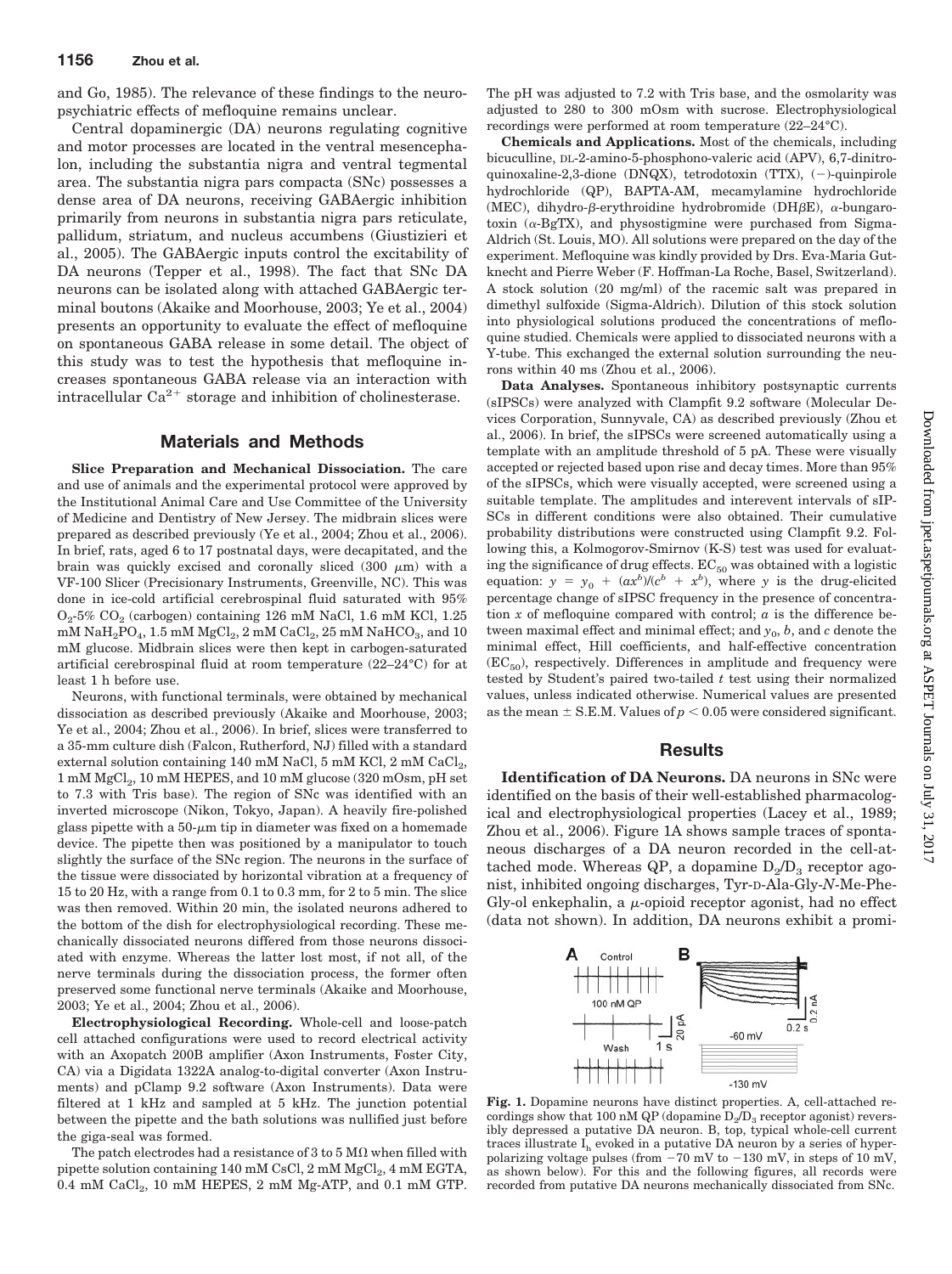nent hyperpolarization activated inward current  $(I_h)$  in response to a series of voltage steps from  $-60$  to  $-130$  mV (with decrement of 10 mV) when recorded under whole-cell voltageclamp conditions (Fig. 1B, top). These are characteristic electrophysiological properties of DA neurons. The following experiments were done on putative DA neurons identified according to the aforementioned characteristics.

**Mefloquine Enhances the Frequency of GABAergic sIPSCs on DA Neurons.** Whole-cell currents were recorded from mechanically dissociated SNc DA neurons. sIPSCs were recorded at a holding potential  $(V<sub>h</sub>)$  of  $-50$  mV in the presence of APV (50  $\mu$ M) and DNQX (10  $\mu$ M), which eliminate glutamate receptor-mediated synaptic transmission. In 21 cells tested under these conditions, bicuculline  $(10 \mu M)$  reversibly abolished all of the spontaneous postsynaptic events, indicating that they were  $GABA_A$  receptor-mediated IPSCs (Fig. 2A).

Figure 2B illustrates the effect of mefloquine on sIPSCs of SNc DA neurons. Application of  $3 \mu$ M mefloquine increased



**Fig. 2.** Mefloquine (MFQ) potentiates sIPSCs. A, sIPSCs recorded from a putative DA neuron were completely (but reversibly) blocked by  $10 \mu M$ BIC. For this and the following figures, all IPSCs were recorded in the whole-cell configuration at a holding potential of  $-50$  mV, in the presence of APV (50  $\mu$ M) and DNQX (10  $\mu$ M). B<sub>1</sub>, application of 3  $\mu$ M mefloquine dramatically and reversibly enhances the frequency of sIPSCs.  $B_2$ , cumulative probability plots show much increased incidence of short sIPSC interevent intervals (K-S test,  $p < 0.001$ ; 3  $\mu$ M mefloquine versus control). C, time course of increases in sIPSC frequency by 10, 0.3, and  $3 \mu M$ mefloquine (in one cell). For this and the following figures, the open bars above indicate the time courses of the application of the chemicals indicated. D, dose-dependent potentiation of sIPSC frequency by mefloquine (0.1–10  $\mu$ M; with an EC<sub>50</sub> of 1.3  $\mu$ M). Numbers of cells are indicated in parentheses. Values are mean  $\pm$  S.E.M. The smooth curve is produced by the fitting of the logistic equation to the data points.

sIPSC frequency by 100  $\pm$  10% ( $p < 0.001$ ,  $n = 5$ ). This is further illustrated in  $B_2$  by the significant leftward shift of the cumulative probability plots of the intervals between successive sIPSCs. As illustrated in Fig. 2C, mefloquineinduced enhancement was fast and reversible and depended on its concentrations. The concentration-response relationship in Fig. 2D shows that the threshold concentration of mefloquine-induced enhancement of sIPSC frequency was between 0.1 and 0.3  $\mu$ M. Mefloquine (0.3  $\mu$ M) significantly increased sIPSC frequency by  $32 \pm 12\%$  ( $p < 0.05$ ,  $n = 5$ ). Mefloquine-induced enhancement was saturated between 3 and 10  $\mu$ M. Mefloquine (10  $\mu$ M) enhanced sIPSC frequency by 110  $\pm$  20% ( $p < 0.001$ ,  $n = 5$ ). At concentrations of 0.1 and 1  $\mu$ M, mefloquine increased sIPSC frequency by 10  $\pm$  10%  $(p > 0.05, n = 6)$  and  $43 \pm 10\%$   $(p < 0.001, n = 6)$ , respectively. Fit of a logistic equation to these data yielded an estimated  $EC_{50}$  of 1.3  $\mu$ M.

**Mefloquine Increases the Frequency of mIPSCs.** To determine the location where mefloquine acts, we examined the effect of mefloquine on mIPSCs in the presence of TTX (1  $\mu$ M) to eliminate action potential-induced spontaneous events. As shown in Fig. 3A, 3  $\mu$ M mefloquine robustly increased mIPSC frequency. This is further illustrated in Fig. 3C by the significant leftward shift of the cumulative probability plot of the intervals between successive mIPSCs, as well as by the accompanying histogram (K-S test,  $p < 0.01$ ). In five neurons tested,  $3 \mu M$  mefloquine increased the frequency of mIPSCs by 130  $\pm$  10% ( $p < 0.001$ ). In contrast, 3  $\mu$ M mefloquine did not change the mean amplitude of the mIPSCs (Fig. 3C, right, K-S test,  $p = 0.8$ ). The mean amplitude of mIPSCs in the presence of mefloquine was  $101 \pm 5\%$ of control ( $p > 0.05$ ,  $n = 5$ ).

**Role of Ca2 in Mefloquine-Induced Enhancement of sIPSC Frequency.** To assess the contribution of voltagegated calcium channels (VGCCs), we compared the effects of mefloquine (3  $\mu$ M) in the absence and presence of Cd<sup>2+</sup> (100



**Fig. 3.** Mefloquine (MFQ) increases the frequency of mIPSCs. A, sample traces of GABAergic mIPSCs that were recorded before, during, and after application of 3  $\mu$ M mefloquine in the presence of 1  $\mu$ M TTX. B, time course of increase in mIPSC frequency induced by  $3 \mu$ M mefloquine (in one cell). C, mefloquine  $(3 \mu M)$  caused a significant leftward shift of the cumulative probability plot for interevent interval (left,  $**$ ,  $p < 0.001$ , K-S test) but not for the amplitude (right,  $p > 0.05$ , K-S test) of GABAergic mIPSCs. Insets, pooled data from five neurons show that mefloquine increases mIPSC frequency but not amplitude.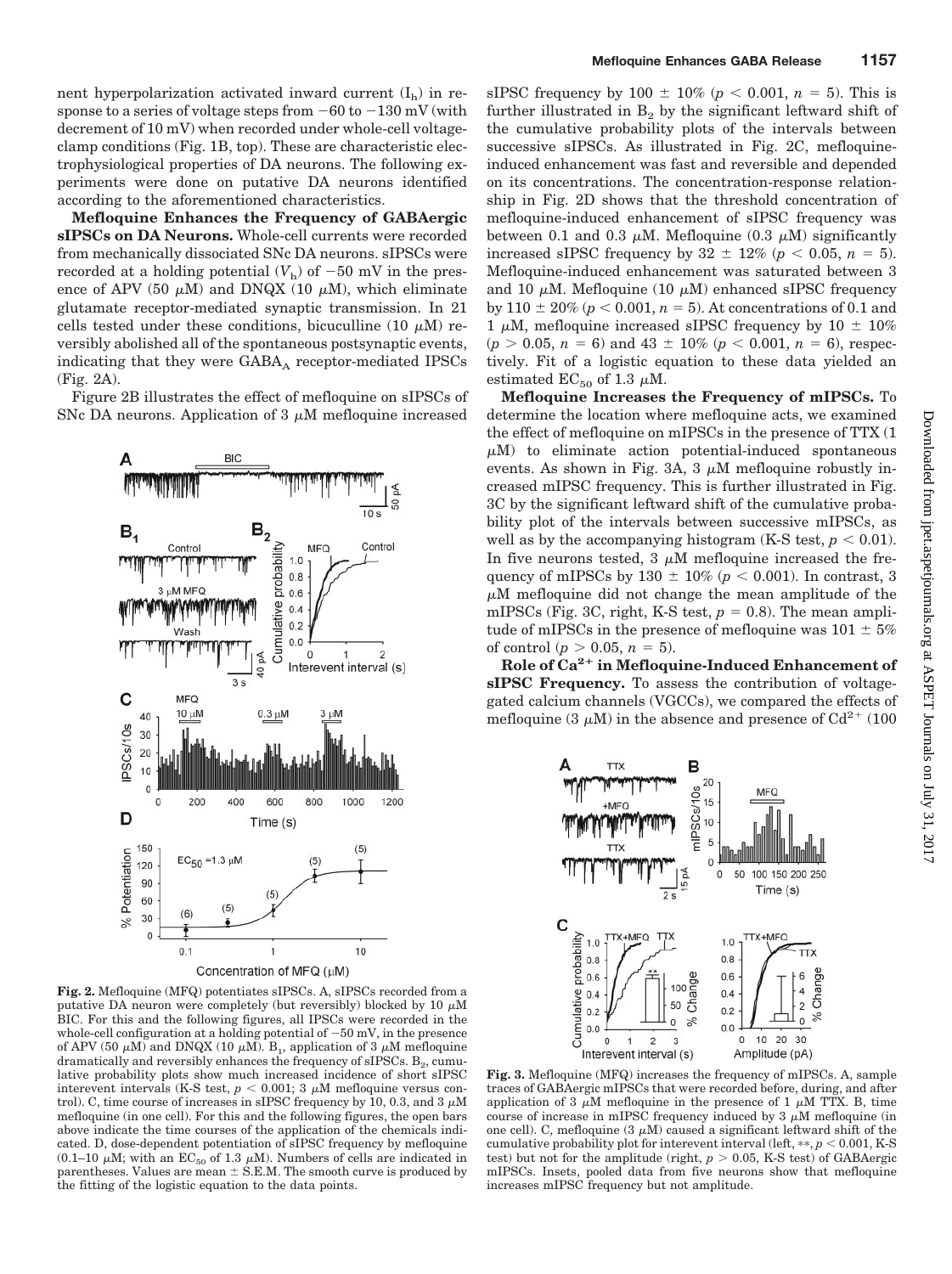$\mu$ M), a nonselective VGCC blocker. Mefloquine enhanced sIPSC frequency by 113  $\pm$  20% (*n* = 5, *p* < 0.001) in the absence of  $Cd^{2+}$  and by 94  $\pm$  11% ( $n = 5$ ,  $p < 0.001$ ) in the presence of  $Cd^{2+}$ . Because these two values are equivalent  $(p > 0.05, n = 5)$  (Fig. 4, A and D), mefloquine-induced potentiation of GABA release was not dependent on VGCCs.

To determine whether  $Ca^{2+}$  influx was required in the action of mefloquine on sIPSCs, we compared the effect of mefloquine  $(3 \mu M)$  in normal medium and in medium containing a lower Ca<sup>2+</sup> concentration. Mefloquine  $(3 \mu M)$  enhanced sIPSC frequency by  $113 \pm 20\%$  in normal medium containing 2 mM Ca<sup>2+</sup>, but only by 36  $\pm$  9% in medium containing 0.5 mM Ca<sup>2+</sup> ( $p$  < 0.05,  $n = 5$ ) (Fig. 4, B and D). This indicates that mefloquine-induced potentiation of GABA release was dependent on extracellular  $Ca^{2+}$ .

To test whether intraterminal  $Ca^{2+}$  contributes to the facilitation of mefloquine on sIPSC frequency, we examined the effect of BAPTA-AM, a membrane-permeable  $Ca^{2+}$  chelator. Approximately 60 to 80 min after pretreatment with 30  $\mu$ M



 $BAPTA$ -AM, 3  $\mu$ M mefloquine increased sIPSC frequency by  $21 \pm 11\%$  ( $p = 0.3$ ,  $n = 6$ ) (Fig. 4, C and D). Thus, mefloquine failed to increase sIPSC frequency after pretreatment with BAPTA-AM. These observations suggest that mefloquineinduced potentiation of IPSC frequency requires an increase in  $Ca^{2+}$  concentration within the presynaptic terminals.

**Physostigmine Attenuates Mefloquine-Induced Potentiation of sIPSC Frequency.** It has been reported that mefloquine inhibits cholinesterase (Lim and Go, 1985; McArdle et al., 2005). Therefore, we next explored whether inhibition of cholinesterases with physostigmine can attenuate mefloquine-induced potentiation of sIPSC frequency. As shown in Fig. 5, 30  $\mu$ M physostigmine (PHY) alone increased sIPSC frequency by  $50 \pm 15\%$  of control ( $p < 0.05$ ,  $n = 5$ ). After the response to physostigmine had stabilized, the application of mefloquine continued to significantly enhance sIPSC frequency by  $31 \pm 12\%$  ( $p < 0.05$ ,  $n = 5$ ). However, this increase is much smaller than the enhancement induced by mefloquine alone (90  $\pm$  10%) ( $p < 0.05$ ,  $n = 5$ ). This suggests that mefloquine-induced enhancement of sIPSC frequency partially depends upon its anticholinesterase action. Additional mechanisms, including mobilization of intracellular



**Fig. 4.** Intra- and extracellular  $Ca^{2+}$  but not VGCCs are involved in mefloquine (MFQ)-induced potentiation of sIPSC frequency. GABAergic sIPSCs were recorded before, during, and after application of 3  $\mu$ M<br>mefloquine in the presence of Cd<sup>2+</sup> (A<sub>1</sub>) or Ca<sup>2+</sup> (0.5 mM) (B<sub>1</sub>) and pretreated with BAPTA-AM (30  $\mu$ M) for 60 to 80 min (C<sub>1</sub>). Cumulative probability plots for interevent intervals are shown in  $A_2$  ( $p < 0.001$ , K-S) test),  $B_2$  (*p* < 0.05, K-S test), and  $C_2$  (*p* > 0.05, K-S test). D, summary of the effects of 3  $\mu$ M mefloquine on sIPSC frequency in medium containing 2 mM Ca<sup>2+</sup> (MFQ), 0.5 mM Ca<sup>2+</sup>, with 100  $\mu$ M Cd<sup>2+</sup> added, and with 30  $\mu$ M BAPTA-AM added. \*,  $p < 0.05$ ; \*\*,  $p < 0.001$  compared with the control group.

**Fig. 5.** Mefloquine-induced facilitation of sIPSCs involves in the inhibition of cholinesterases. A, sample traces show that the cholinesterase inhibitor PHY (30  $\mu$ M) enhances sIPSC frequency but attenuated mefloquine (MFQ,  $3 \mu$ M)-induced enhancement of sIPSC frequency. Cumulative probability plots for the interevent interval of IPSCs from one cell show the effect of mefloquine applied alone (B) and in the presence of physostigmine (C). D, time course of the changes in sIPSC frequency induced by mefloquine in the absence and presence of 30  $\mu$ M physostigmine from one cell. E, summary of  $3 \mu M$  mefloquine-induced enhancement of sIPSC frequency in the absence (MFQ) and presence of 30  $\mu$ M PHY  $(n = 6)$ . Note that in the presence of physostigmine, the effect of mefloquine is significantly attenuated.  $**$ ,  $p < 0.001$ .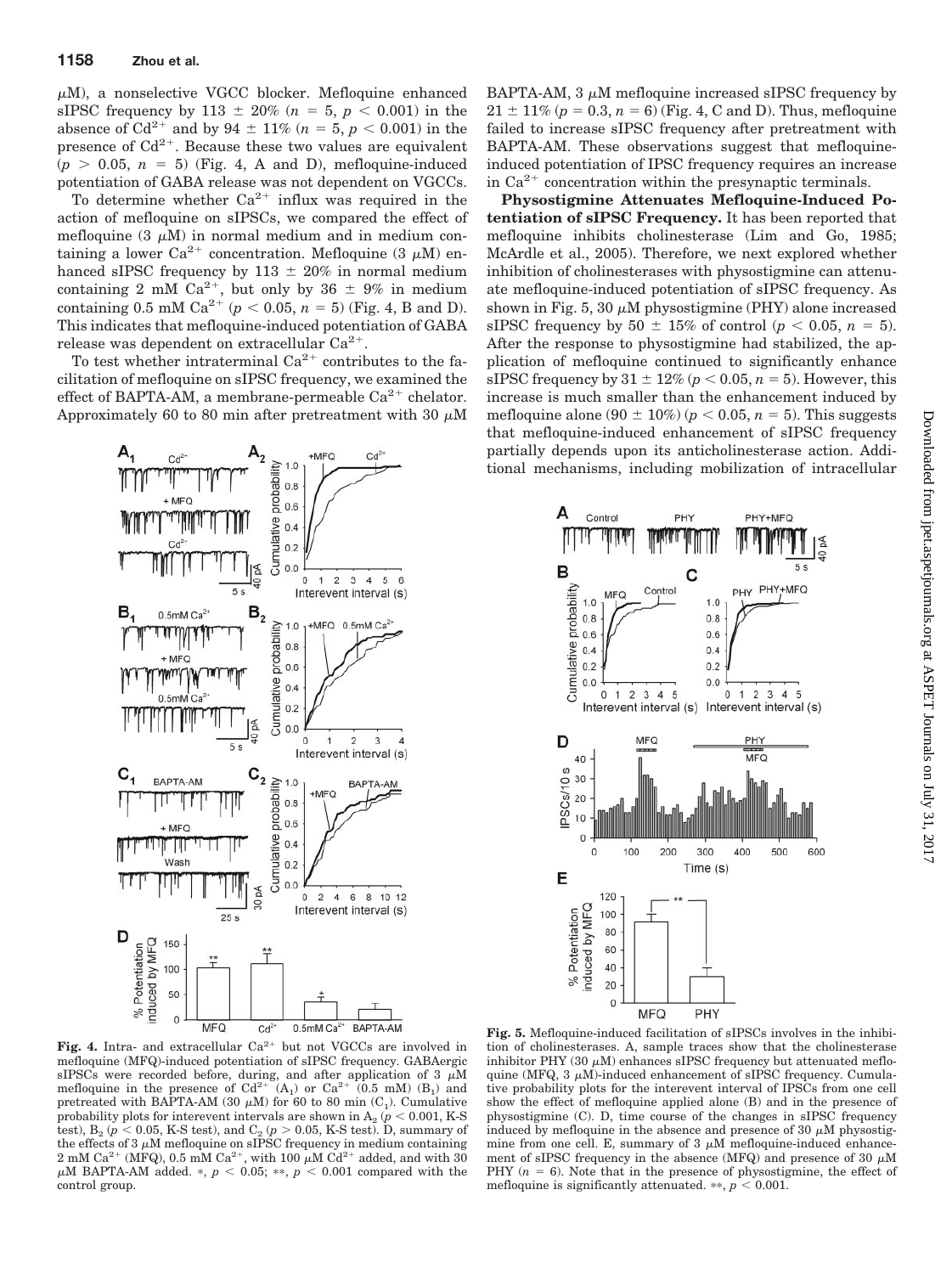$Ca^{2+}$ , are likely to mediate the remainder of the increase of sIPSC frequency (McArdle et al., 2006).

**Presynaptic nAChRs Are Involved in Mefloquine-Induced Potentiation of sIPSC Frequency.** It is known that when acetylcholinesterase (AChE) is inhibited, acetylcholine accumulates and activates more AChRs. In addition, previous studies have reported the presence of several subtypes of nAChRs, including the  $\alpha$ 7 and non- $\alpha$ 7 nAChRs in the presynaptic sites of midbrain DA neurons (Wonnacott, 1997; MacDermott et al., 1999; Mansvelder and McGehee, 2000). To further test whether mefloquine enhanced GABA release by its anticholinesterase action, we examined the contribution of  $\alpha$ 7 and non- $\alpha$ 7 nAChRs to mefloquine-induced facilitation of sIPSC frequency.

After more than 10 min of pretreatment with  $\alpha$ -BgTX (300) nM), a specific  $\alpha$ 7 nAChR antagonist, sIPSC frequency was not significantly altered (95  $\pm$  6% of control,  $p = 0.21$ ,  $n = 7$ , data not shown). Mefloquine  $(3 \mu M)$  enhanced sIPSC frequency by 113  $\pm$  12% (*n* = 7, *p* < 0.01) in the absence of  $\alpha$ -bungarotoxin and by 118  $\pm$  4% ( $p < 0.01$ ,  $n = 6$ ) in the presence of 300 nM  $\alpha$ -bungarotoxin (Fig. 6, A and D). Because these two values are equivalent ( $p > 0.5$ ,  $n = 6$ ), mefloquine-induced potentiation of GABA release was independent of  $\alpha$ 7 nAChRs.

After a 5-min preincubation with MEC (10  $\mu$ M), a non- $\alpha$ 7 nAChR antagonist, sIPSC frequency was depressed by 20  $\pm$  $4\%$  ( $p < 0.01$ ,  $n = 6$ ). Subsequent application of mefloquine increased sIPSC frequency by only  $30 \pm 9\%$  ( $p < 0.01$ ,  $n = 6$ ), which was significantly less than the increase in the absence of MEC (Fig. 6, B and D). Likewise, the application of  $DH\beta E$ (100 nM), an antagonist for nAChRs containing  $\alpha$ 4 $\beta$ 2 subunits, depressed sIPSC frequency by  $30 \pm 4\%$  ( $p < 0.01$ ,  $n =$ 6). In the absence of DH $\beta$ E, mefloquine (3  $\mu$ M) enhanced sIPSC frequency by  $113 \pm 12\%$  ( $p < 0.01$ ,  $n = 6$ ). In contrast, after a 5-min preincubation in  $DH\beta E$  (100 nM), mefloquine (3  $\mu$ M) increased sIPSC frequency by only 28  $\pm$  8% ( $p < 0.05,$  $n = 6$ ) (Fig. 6, C and D). These results indicate that presynaptic nAChRs containing  $\alpha$ 4 $\beta$ 2 subunits are involved in mefloquine-induced potentiation of sIPSC frequency.

# **Discussion**

**Mefloquine Enhances GABA Release onto Midbrain DA Neurons.** Our major finding is that mefloquine enhanced GABA<sub>A</sub> receptor-mediated synaptic transmission via the inhibition of AChE. Mefloquine concentration-dependently enhanced sIPSC frequency with an  $EC_{50}$  of 1.3  $\mu$ M. It significantly enhanced sIPSC frequency at a concentration of 0.3  $\mu$ M. The maximal enhancement reached 110%. It should be emphasized that this effect of mefloquine is very potent, considering that the plasma concentrations are estimated to be 3.8 to 23  $\mu$ M during mefloquine therapy (Simpson et al., 1999; Kollaritsch et al., 2000). Furthermore, mefloquine raises the frequency of spontaneous mIPSCs in the presence of tetrodotoxin, without altering their mean amplitude. These data suggest that mefloquine acts at the presynaptic site to increase GABA release.

Role of Ca<sup>2+</sup> in Mefloquine-Enhanced GABA Re**lease.**  $Ca^{2+}$  influx into the terminals through VGCCs is a common mechanism of modulation of transmitter release. Mefloquine blocks L-type VGCCs as well as volume- and calcium-activated chloride channels in crude microsomes



**Fig. 6.** Mefloquine-induced potentiation of sIPSC frequency involves presynaptic nAChRs. GABAergic sIPSCs were recorded before, during, and after application of 3  $\mu$ M mefloquine in the presence of  $\alpha$ -BgTX (300) nM)  $(A_1)$ , MEC (10  $\mu$ M)  $(B_1)$ , and DH $\beta$ E (100 nM)  $(C_1)$ . Cumulative probability plots for intervent intervals are shown in  $A_2$  ( $p < 0.05$ , K-S test),  $B_2$  ( $p < 0.05$ , K-S test), and  $C_2$  ( $p < 0.001$ , K-S test). D, summary of the effect of 3  $\mu$ M mefloquine on sIPSC frequency in the absence (MFQ) and presence of  $\alpha$ -BgTX, MEC, and DH $\beta$ E ( $n = 6-7$ ).

prepared from brain (Lee and Go, 1996). However, mefloquine-induced enhancement of sIPSC frequency did not change in the presence of  $Cd^{2+}$  under our experimental conditions. This indicates that VGCCs are not involved in mefloquine-induced enhancement of sIPSCs. Interestingly, a decrease in extracellular  $Ca^{2+}$  attenuated mefloquine-induced facilitation of GABA release. This indicates that the action of mefloquine depends on extracellular  $Ca^{2+}$ . The residual  $Ca^{2+}$  in nerve terminals is known to influence transmitter release (Creager et al., 1980; Augustine et al., 1987; Mennerick and Zorumski, 1995; Debanne et al., 1996; Sullivan, 1999). In the presence of the high-affinity membranepermeable  $Ca^{2+}$  chelator BAPTA-AM, which can efficiently buffer intraterminal  $Ca^{2+}$ , mefloquine-induced enhancement of GABA release was almost eliminated. This is consistent with previous findings at the neuromuscular junction (McArdle et al., 2006). Taken together, mefloquine enhances GABA release by increasing  $Ca^{2+}$  entry into GABAergic ter